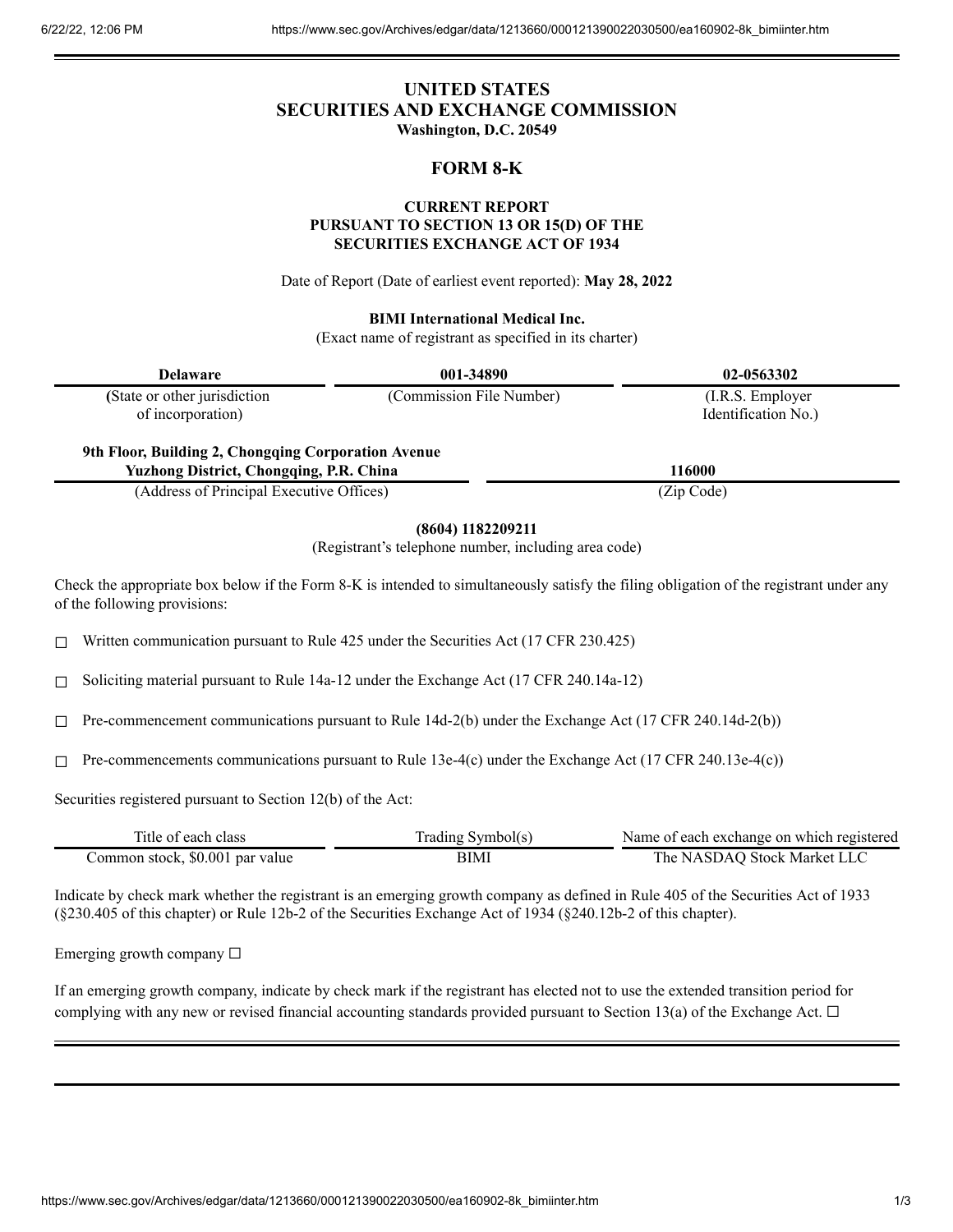### **Item 5.03 Amendments to Articles of Incorporation or Bylaws; Change in Fiscal Year.**

On May 30, 2022, the Board of Directors (the "Board") of BIMI International Medical Inc. (the "Company") approved and adopted, effective as of such date, amended and restated bylaws of the Company (as amended and restated, the "Amended Bylaws"). The Amended Bylaws supersede the previously existing Bylaws, which took effect on November 2, 2000. The Amended Bylaws contain several material amendments, including: (1) creating a staggered or classified board, consisting of three classes of directors, with only one class being subject to stockholder election at any particular annual stockholder meeting after the initial election (2) adopting, amending or repealing bylaws of the Company will require stockholder approval; and (3) eliminating the stockholders' right to vote pursuant to written consent(s).

The foregoing description of the Amended Bylaws does not purport to be complete and is qualified in its entirety by reference to the Amended and Restated Bylaws, which is filed as Exhibit 3 hereto, and is incorporated herein by reference.

## Item 5.02. Departure of Directors or Certain Officers; Election of Directors; Appointment of Certain Officers; Compensatory **Arrangements of Certain Officers.**

On May 28, 2022, Mr. Ju Li advised the Board that he will not stand for re-election at the Company's next annual general meeting. Mr. Li's decision did not result from any disagreement with the Company relating to its operations, policies or practice.

On May 28, 2022, Mr. Jianxi Wang advised the Board that he will not stand for re-election at the Company's next annual general meeting. Mr. Wang's decision did not result from any disagreement with the Company relating to its operations, policies or practice.

### **Item 9.01 Financial Statements and Exhibits.**

(d) Exhibits. The following exhibits are filed with this Form 8-K:

Exhibit No. Description of Exhibits

3 Amended and Restated Bylaws of BIMI [International](https://www.sec.gov/Archives/edgar/data/1213660/000121390022030500/ea160902ex-3_bimiinter.htm) Medical Inc. 104 Cover Page Interactive Data File (embedded within the Inline XBRL document)